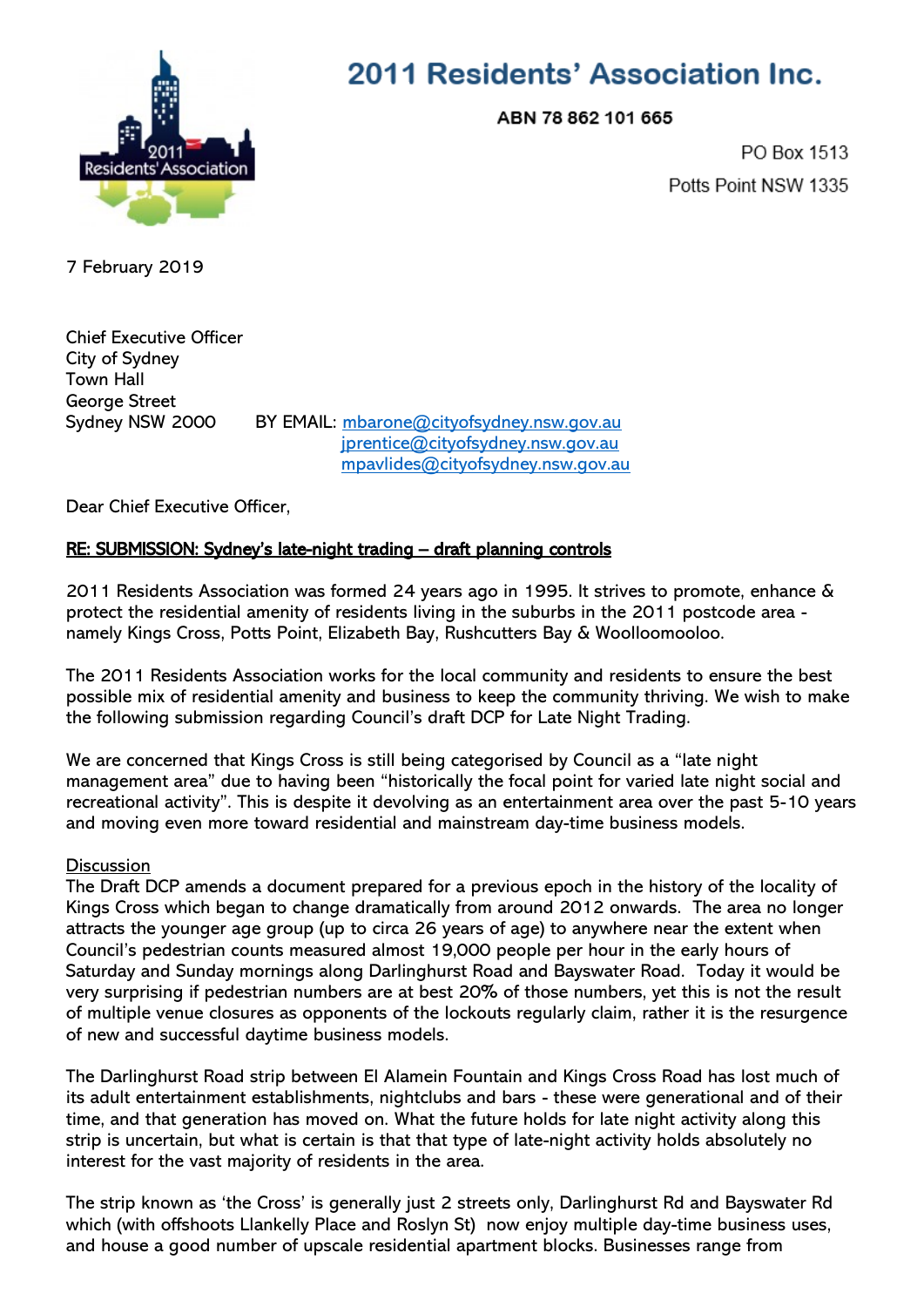hairdressers, nail salons, discount shops, restaurants and indoor/outdoor cafes, gyms and supermarkets. There are just a handful of For Lease signs or empty shops on the strip at present – far less than in other retail areas like Bondi Junction or Randwick, so it would appear that the local economy is actually doing just fine.

The Darlinghurst and Bayswater Roads precinct is too small and tightly packed to endure another onslaught of late-night revellers as was the case in 2007-2012. Councils own research back in 2009/10 found the areas was already saturated with bars and other venues serving alcohol, which ultimately resulted in the lockouts which saved the precinct and civilised it. Residents do not want to return to those conditions which resulted in injury and loss of life to visitors, and it would be reckless of Council to ignore the lessons of recent history. To try to turn the clock back 20 years would be met with strong and vocal opposition not just from residents but from police, doctors, emergency services and hospital staff.

Since the lockouts were introduced, Kings Cross is enjoying a revitalisation as a thriving and safe business and residential district, and to re-impose 24 hour or late-night trading on it just because of its historical connections would be as illogical and irrational as treating any other suburb as an 'entertainment precinct' just because they happen to have a pub at one end of their high street and a pub at the other end (in our case, the KX Hotel at one end and the Bourbon at the other). There are plenty of other suburbs that would have that same configuration, but which would never be considered for 24-hour trading. Council has to accept that history has moved on and Kings Cross is vastly different entity today, and stop trying to drag it back 20 years.

If Council is insistent on imposing a 24-hour or late night 'party precinct in Sydney, then it should look to areas that already have the space and infrastructure already without affecting large numbers of existing residents - two such areas exist in Darling Harbour and the new Barangaroo precinct.

It is also noted that establishments now blend different uses on site. For example, a barber-shop with a café; a record store and a licensed music venue. The DCP needs to consider and embrace such blended activities.

The definition of historic late night trading use also needs to apply to sites and not just areas. A good example is that Potts Point Hotel (formerly Sugarmill Hotel) was once the Westpac Bank and only became a hotel at best 10 years ago. Similarly the Bank Nightclub (across Darlinghurst Road) was also a bank before it became a 2-3 night per week nightclub around the same time.

In terms of the socio-economics of the suburbs around Kings Cross, we are observing an increased number of affluent people moving in to the area to be near amenities such as transport and world class medical services offered by St Vincent's Hospital, to give just two examples. These residents often have a portfolio of property and/or living and lifestyle options globally available to them hence many of them may only be residents in the area for a limited duration of time. It may therefore be the case that there may be an increase in part-time residents in the area.

For businesses in this area to survive and prosper they rely very much on a permanent local population to buy their goods and services. If the client base is not a permanent local population such businesses suffer. Council needs to build positive innovations into their DCP to attract that will attract and maintain permanent residential populations to help the new Kings Cross economy to continue to grow and thrive.

In summary, we are concerned that the latest Council draft plan for Kings Cross is predicated on two erroneous assumptions:

- 1. Kings Cross in 2019 is no longer the place that it was 10--20 years ago, and any attempts by Council to ignore that will be a waste of Council's resources and energy and ratepayers' money.
- 2. Imposing a 24 hour, or late-night trading framework on the existing daytime business structure assumes that the shops and businesses that currently thrive during the daytime